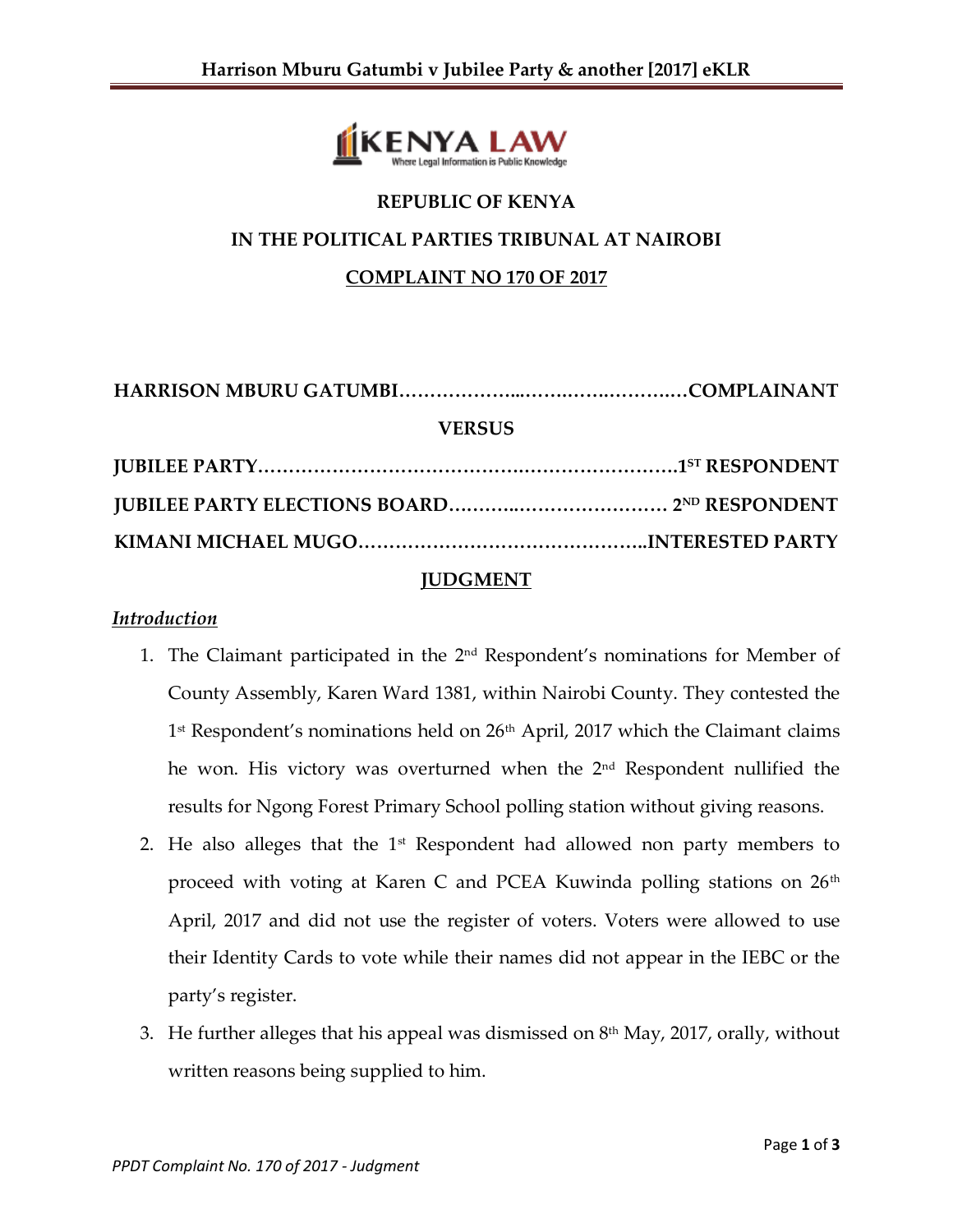### *1 st and 2nd Respondent's Case*

4. The 1<sup>st</sup> and  $2<sup>nd</sup>$  Respondents filed an affidavit sworn by Stephen Ombasa the 1<sup>st</sup> Respondent's advocate on  $11<sup>th</sup>$  May, 2017. The deponent averred that the complainant had been a respondent in JPAT Appeal Number 351 of 2017. It was averred that both parties had adduced evidence of substantial irregularities at Ngong Forest Primary School. An unsigned and undated draft judgment was annexed to the affidavit.

#### *Analysis*

- 5. The right to reasons is a constitutional right guaranteed in Article 47(2) and explicated by section 4(3) of the Fair Administrative Action Act, 2015. The Act requires that information on the nature of the administrative action together with prior and adequate reasons must be given to the person whose rights are affected. Reasons for decisions by political parties are not only a part of the principles of natural justice and fairness, but also enable an affected party member to know the possibility of and grounds for potential appeal to this Tribunal. Reasons also enable this Tribunal to have a better appreciation of the decision thus conduct a better appeal or review.
- 6. In this regard, it was held in In *Priscillah Wanjiku Kihara v Kenya National Examination Council (KNEC)* [2016] eKLR that where an administrator fails to give reasons, the court can infer that there were no good reasons.
- 7. We are satisfied that the appeal which upset the Claimant's victory was allowed orally and no written ruling has ever been provided to him. The draft ruling is not signed or dated with the effect that the decision was taken without providing the Claimant with written reasons is null and void and of no effect in law. The same is annulled.
- 8. We have also found that there were irregularities, which in our view would affect the result of the party primaries. These include allowing those whose